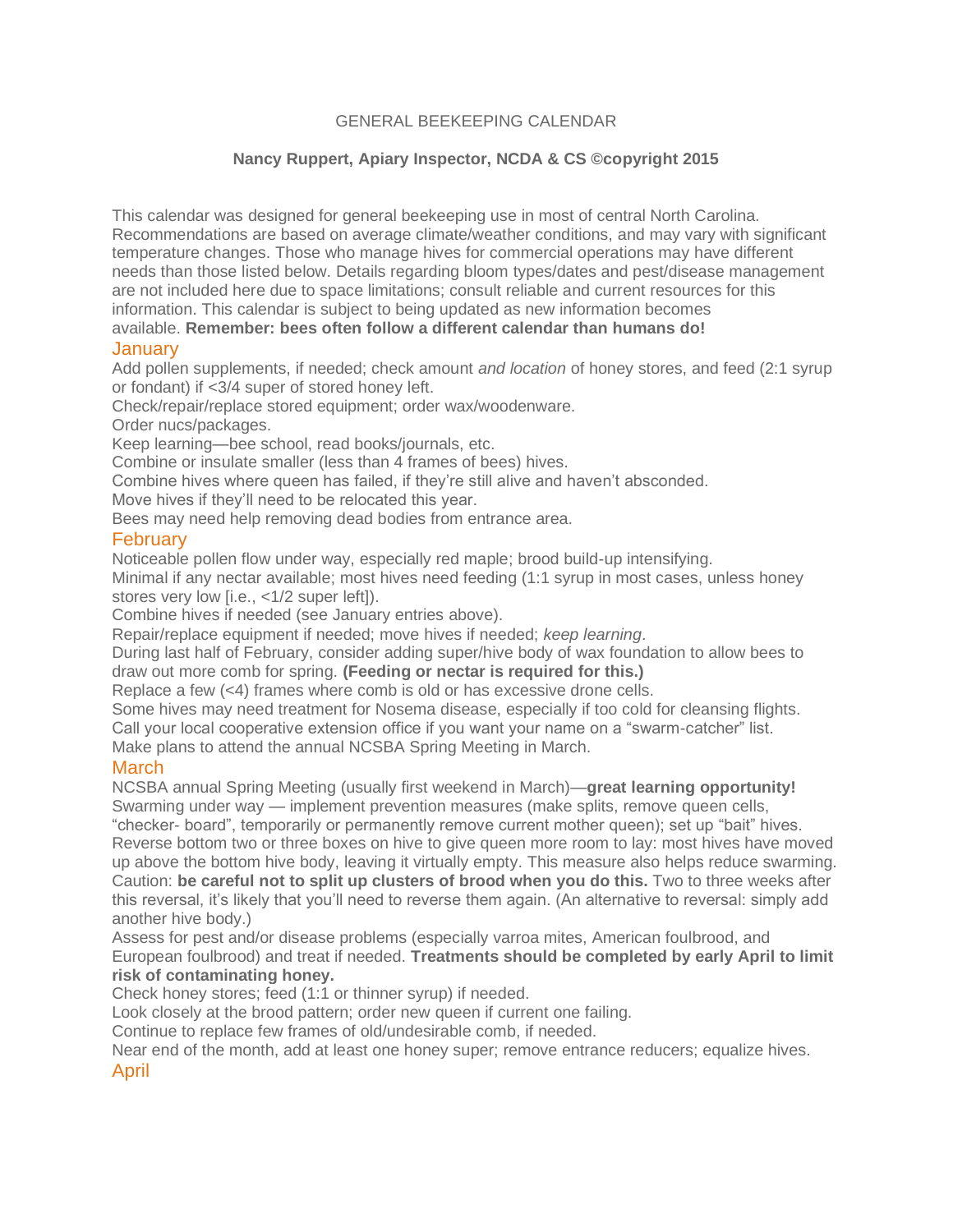Nectar flow is often heaviest this month: make sure that all medications are out of hive unless required for bees' survival, be prepared to add new supers every 7-10 days, and remove feeders from all except new or weak hives.

Bees should be very busy; closely examine hives that are not, and trim weeds that may be hindering flight.

Swarming usually heavy—continue prevention/capture measures.

Look closely at brood pattern; replace queen if needed.

Have everything ready to install nucs/packages that you've ordered; **feed upon installation**. Consider adding queen excluder to prevent brood in honey supers.

### May

Nectar flow continues—keep adding supers; get extraction/bottling equipment ready. Consider adding an additional hive entrance (via 5/8" hole or shim) above brood area, for foragers. Swarming continues—keep up prevention/capture measures.

Replace failing queens.

Start planting annuals for future nectar/pollen supplementation.

Install traps for small hive beetles if needed (i.e., if more than 20 adult beetles seen in hive).

Place two or more bee "watering holes" in apiary, if not already present.

#### **June**

Main nectar flow starts to dwindle—fewer supers needed, unless sourwood nearby: if in area of sourwood, consider harvesting available honey before mid-June sourwood flow to ensure more "pure" sourwood crop.

If honey being harvested, put "wet" supers back on hives late in day to limit robbing.

Can start late-season splits during last half of June; **feed splits initially, even if there is nectar available.**

Continue measures to control small hive beetle population.

Keep water for bees constantly available.

Make plans for attending NCSBA Summer Meeting in mid-July.

#### July

May harvest some (or all) of honey; may continue late-season splits; continue beetle controls; keep water available for bees (see June activities).

Attend NCSBA annual Summer Meeting, if possible (usually mid-July)—great learning opportunity! Get supers on for cotton honey, if hives near cotton fields.

Replace failing queens; consider replacing any queen that is two years old or older.

Can begin annual varroa mite assessment, and treat if needed/practical.

# August

If not in area of significant cotton bloom, harvest remaining desired honey by mid-month to keep bees from eating it.

Pest control is critical this month: hive beetle populations are peaking, varroa mites are nearing their peak populations, some factors increase risk of damage from wax moth larvae, and yellow jackets/ hornets tend to be plentiful.

Careful assessment of queen performance—this month is usually last chance to replace queens until the following spring.

Can still make late-season splits early in August if using mated queens.

Keep water available for bees constantly.

Be prepared for "badly behaving bees": because nectar flow is so scarce, bees may become more defensive and more likely to rob other hives–> install robbing screens or entrance reducers (but be aware of need for ventilation), and keep hive inspections as brief as possible.

Completing honey harvest + decrease in queen's egg-laying = extra empty supers of drawn comb; store them using method that prevents damage from wax moth larvae (freezing, keeping open to light/ventilation, using paradichlorobenzene [PDB] crystals).

# **September**